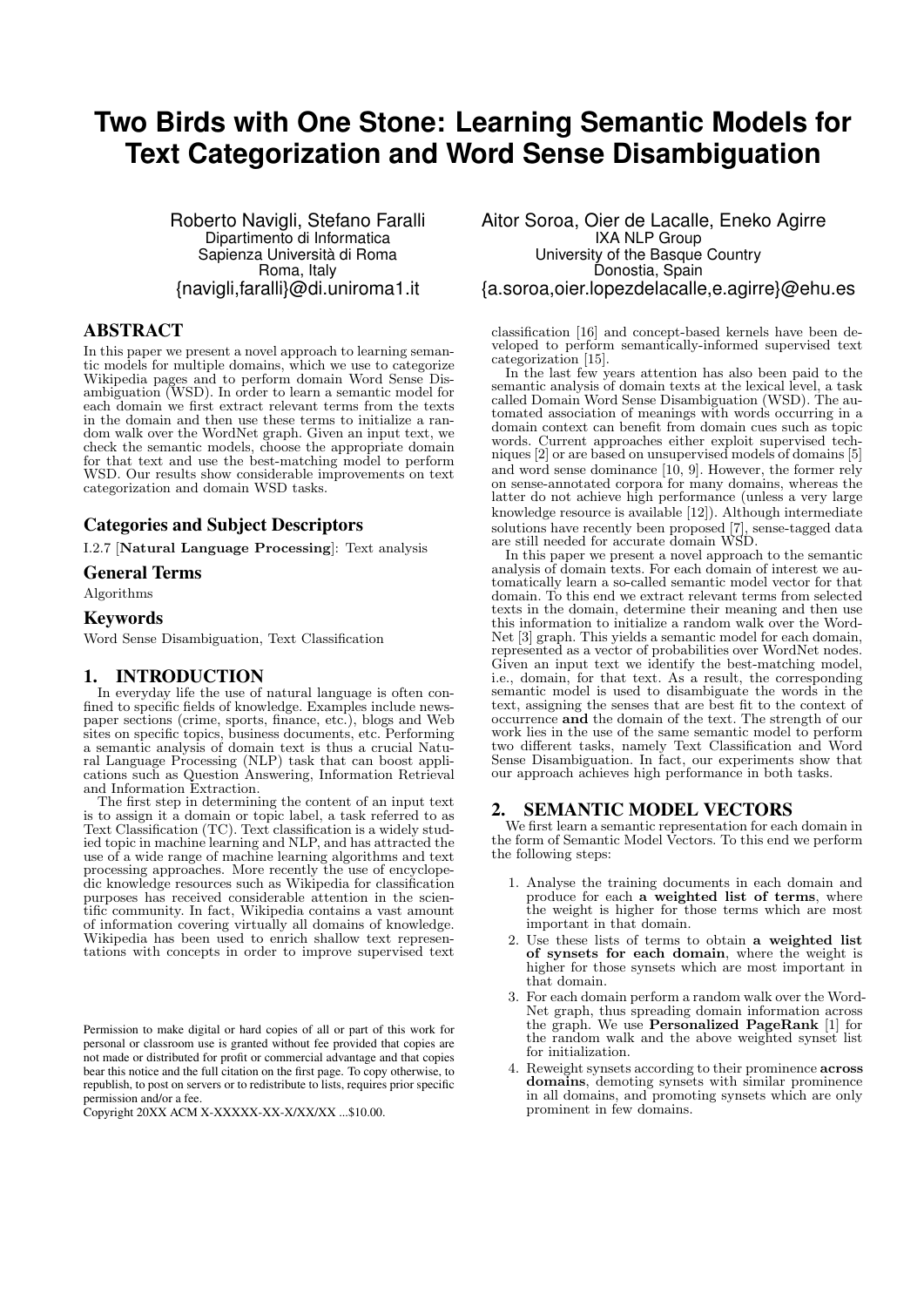5. We thus obtain a semantic model for each domain in the form of a weighted list of synsets, which we call the Semantic Model Vector (SMV) for that domain.

#### 2.1 Weighting domain terms

Given a domain  $\overline{d}$ , we first extract candidate domain terms from the training document collection for that domain, and weight them according to TFIDF:

$$
\text{TFIDF}_d(t) = \text{TF}_d(t) \cdot \log_2 \frac{N_d}{n_{d,t}} \tag{1}
$$

where  $TF_d(t)$  is the frequency of term t in the document collection for domain  $d, N_d$  is the number of documents in the domain collection, and  $n_{d,t}$  is the number of domain documents in which  $t$  occurs.

# 2.2 Weighting domain synsets

Given the weighted list of domain terms, we produce a weighted list of synsets in two different ways.

The uniform method is to distribute the TFIDF weight of each word across all synsets that are denoted by the word (i.e., all its senses) uniformly. Let s be a synset,  $Symonyms(s)$ the set of words (i.e., synonyms) in the synset s,  $TFIDF_d(w)$ the TFIDF value of a word w in domain d and  $Synsets(w)$ the set of synsets (i.e., senses) for the word  $w$ . Then, the uniform method assigns the following score to synset s:

$$
UniformScore_d(s) = \sum_{w \in Synonyms(s)} \frac{\text{TFIDF}_d(w)}{|Synsets(w)|}.
$$
 (2)

We also tried a more sophisticated method based on related words. In this method we use the information about related words to compute the synset relevance to the domain. We first define a set of related words for each synset s as follows:

$$
RW_d(s) = \bigcup_{s' \in R(s)} Synonyms(s') \cup GlassWords(s') \quad (3)
$$

where  $R(s)$  is the set of WordNet synsets directly related to  $s$  by any lexical or semantic relation, also including  $s$ itself, and  $\tilde{S}ynonyms(s)$  and  $\tilde{G}lossWords(s)$  are the set of content words which denote s and appear in the gloss of  $s$ , respectively. Then, we define a score for synset  $s$  given by the normalized sum of the domain TFIDF values of the words in the set of related words of s:

$$
RelWordsScore_d(s) = \frac{\sum_{w \in RW_d(s)} \text{TFIDF}_d(w)}{|RW_d(s)|} \tag{4}
$$

Finally, we normalize the domain scores to range between zero and one, and produce a weighted list of synsets for each domain d.

### 2.3 Applying Personalized PageRank

Given the graph-based representation of WordNet, we apply Personalized PageRank to each domain, obtaining a probability distribution over WordNet synsets for each domain d, the Semantic Model Vector  $\tilde{M}V_d$ . For initializing the random walk we set the so-called reset distribution, which defines which synsets are most relevant for the domain of interest (cf. [1] for further details on Personalized PageRank). We tried two different reset distributions: the weighted list of synsets for each domain, as produced by the uniform and the related words method in Section 2.2.

#### 2.4 Cross-domain reweighting (CDR)

In the previous step we obtained an SMV for each domain. Ideally, domain-specific synsets will rank high in the corresponding domain SMV, and low in the others.

However, some synsets are very central in the WordNet graph (i.e., they are linked to synsets which also have a high number of relations) and receive high scores on most

domains. Examples include synsets such as individual<sub>n</sub> or  $\text{britain}_n^1$ . Thus, we decided to reweight the SMVs obtained in the previous step, trying to promote domain specific synsets and demote general-purpose synsets (i.e., those concepts with similar scores in all domains).

Let SMV<sub>d</sub> be the SMV vector for domain  $d \in$  Domains, so that  $\text{SMV}_d(s)$  is the score of synset s in the domain d. We calculate the entropy for s using the formula:

$$
ent(s) = -\sum_{d \in \text{Domain} \text{SMV}_d(s) \cdot \log(\text{SMV}_d(s))} (5)
$$

Senses with high scores in some domains but low scores in other domains will receive a low entropy. In contrast, senses with high (or low) values on all domains will receive high entropy.

After calculating the entropy, we obtain new  $\text{SMV}'_d$  vectors by dividing each synset score by the synset's entropy:

$$
SMV_d'(s) = SMV_d(s) \cdot \frac{1}{ent(s)}.\t(6)
$$

#### 2.5 Text Classification

Given a test document and the SMVs for each domain (either  $\text{SMV}_d$  or  $\text{SMV}'_d$ , see Sections 2.3 and 2.4), we combine the information coming from the TFIDF from each domain (cf. Section 2.1) and the SMVs. Given the fact that the synsets with lowest weights might confuse the classification algorithm, we decided to keep the synsets with words having high TFIDF, and assign a zero weight to the rest. For a domain d, we first select the set  $top<sub>K</sub>$  of K top-ranking words according to their  $TFIDF<sub>d</sub>$  values. We then keep the synsets in each  $\text{SMV}_d$  that contain at least one word in  $top_K$ , zeroing the rest and normalizing, yielding a new vector  $\text{SMV}_d^K$ . This vector is very close to  $\text{SMV}_d$ , but synsets with low TFIDF words are assigned a zero weight. Finally we select the best domain  $d_{\text{best}}$  for document doc as follows:

$$
d_{\text{BEST}} = \underset{d \in Domains}{\text{argmax}} \sum_{w \in doc} \underset{s \in Synsets(w)}{\text{max}} \text{SMV}_d^K(s) \tag{7}
$$

where  $Synsets(w)$  returns the synsets denoted by w.

#### 2.6 Domain Word Sense Disambiguation

In order to perform Word Sense Disambiguation of the words in a test document, we first classify the document as described above. For each content word to be disambiguated in the document we then combine the information in the chosen SMV and the context(s) of the target word. We thus create a large context by joining all the sentences where the word occurs in the document, set the reset distribution with the content words in the context, and run Personalized PageRank, yielding a Personalized Pagerank vector for the word  $(PPV_w)$ 

We then select the best sense of the word as follows:

$$
sense_{\text{BEST}}(w) = \underset{s \in Synsets(w)}{\text{argmax}} \text{SMV}_d(s) \cdot \text{PPV}_w(s) \quad (8)
$$

where w is the word to be disambiguated,  $Synsets(w)$  are the synsets of word w, d is the chosen domain,  $\text{SMV}_d$  is the SMV of domain d and  $PPV_w$  is the PPV of the word's context.

# 3. EXPERIMENTAL SETUP AND RESULTS

We first describe our general experimental setup, which we used to perform experiments on text classification (Section 3.3) and WSD (Section 3.4).

#### 3.1 Target Domains and Training Set

We first chose the set of target domains. We selected the 29 domain labels used in featured Wikipedia articles – a list of the best articles in Wikipedia, as determined collectively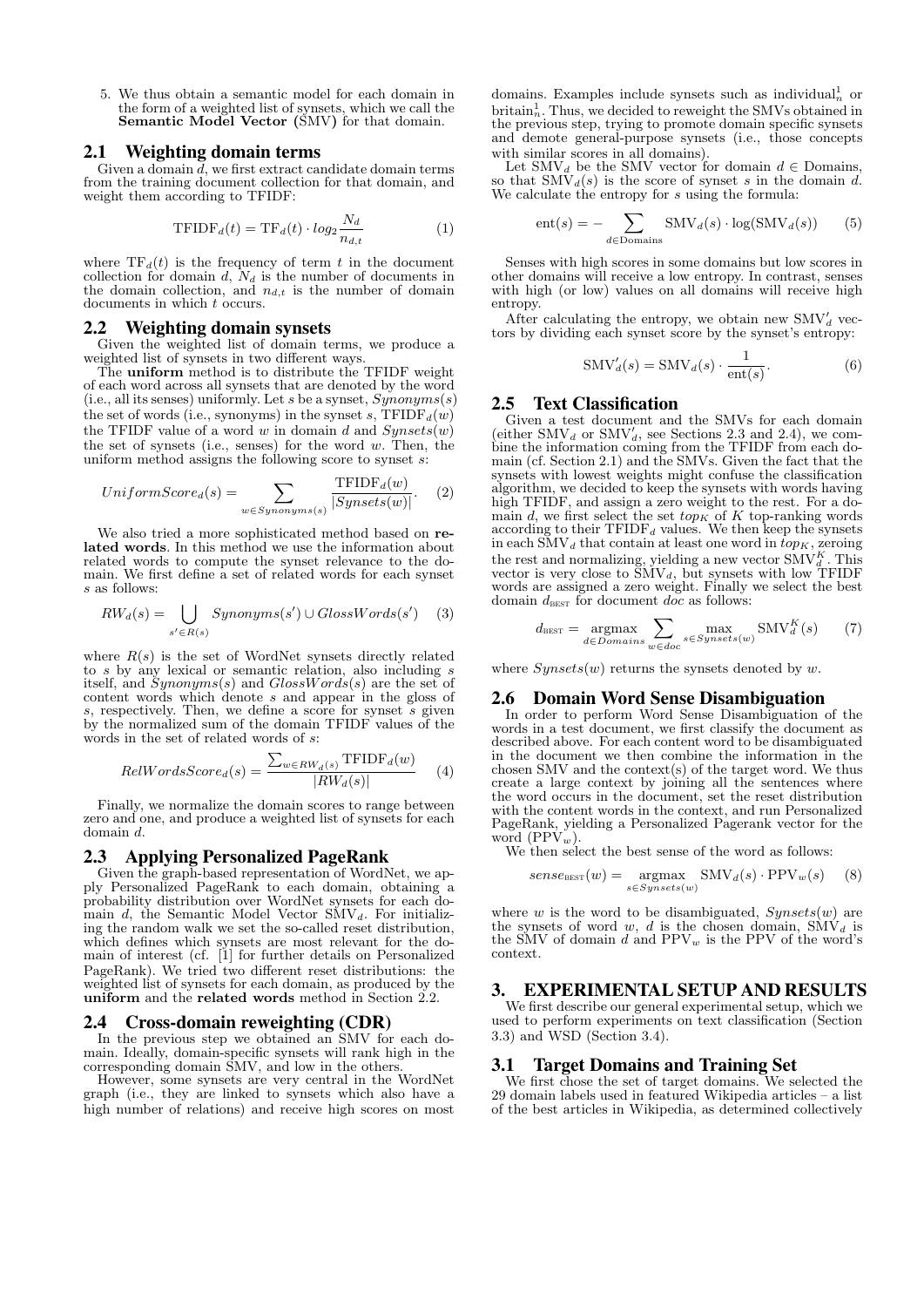by its editors.<sup>1</sup> The domain labels cover a wide variety of topics, including business, arts, computing, sport, etc.

For each domain, we randomly picked up 30 featured articles, thus totalizing  $30 \cdot 29 = 870$  articles. Each article in the dataset has a single correct domain label. Note that we use Wikipedia only to define the training and test dataset (i.e., a fixed set of domains and the corresponding articles), but that our semantic model is solely based on WordNet.

#### 3.2 Semantic Model Construction

To build our semantic models we extracted the terms from the training set and calculated their TFIDF scores for each domain. For each domain  $d$ , we then used the TFIDF domain scores to weight synsets and built the  $\text{SMV}_d$  and the corresponding model with cross-domain reweighting.

# 3.3 Text Classification

#### *3.3.1 Test set*

To perform text classification, we prepared a dataset of 290 Wikipedia articles (10 for each of the 29 domains defined for the training set, cf. Section 3.1) that were collaboratively classified as "good articles"<sup>2</sup>, i.e., of good quality but that are not yet, or are unlikely to reach, featured article quality. Similarly to the training set, the test set is single-labeled.

#### *3.3.2 Systems*

We experimented with four variants of our SMVs, each obtained by selecting a specific combination of the reset distribution (either the Uniform or the Related Words strategy) and cross-domain reweighting (CDR) (entropybased reweighting either enabled or disabled).

#### *3.3.3 Parameters*

Our approach has only one parameter, that is, the  $K$  constant used for selecting the top domain terms in each  $SMV_d$ for text classification. In order to choose the best value of  $K$ , we created a tuning dataset by randomly sampling a set of 58 "good" Wikipedia articles (2 articles per domain), with no overlap with our training and test sets. We then ran our classification algorithm on this tuning set and found the optimal values for each variant of our method (1250 and 750 respectively for Uniform SMVs with and without crossdomain reweighting; similarly, 400 and 1350, respectively, for RelWords SMVs).

#### *3.3.4 Baselines and skyline*

As a first baseline we calculated the random baseline, which selects a random domain label. We also constructed a baseline TFIDF-based classification system. Given the test document, we select the domain that maximizes the sum of the TFIDF scores for the terms in the document:

$$
d_{\text{best}} = \underset{d \in Domains}{\operatorname{argmax}} \sum_{w \in doc} \text{TFIDF}_d(w). \tag{9}
$$

In order to give a reference for the results of a state-ofthe-art machine learning technique, we chose Support Vector Machines (SVM) [6] as the skyline. Given that we are working on many domains, we adopt the one versus all paradigm.

We used a linear kernel, whose C parameter was set to  $0.5$ , after using the tuning dataset for optimization (cf. Section 3.3.3). The features were composed of word stems and their normalized TFIDF weights, following the widely used bagof-words approach.

#### *3.3.5 Results*

In Table 1 we report the results of our systems in the classification task. We show recall@k, i.e., the ratio of examples where the correct answer is found among the system's top Table 1: Classification results on Wikipedia (†: signif. diff. from RelWords SMV+CDR,  $p < 0.001$ ).

| System                            | Recall@k          |       |         |
|-----------------------------------|-------------------|-------|---------|
|                                   | $k=1$             | $k=2$ | $k = 3$ |
| Uniform SMV                       | 58.0†             | 72.9  | 79.9    |
| Uniform $\text{SMV} + \text{CDR}$ | 64.6†             | 76.3  | 80.5    |
| RelWords SMV                      | 64.2†             | 75.7  | 81.9    |
| $RelWords SMV + CDR$              | 67.0              | 76.7  | 83.7    |
| Random baseline                   | $3.5+$            |       |         |
| TFIDF baseline                    | 60.4†             | 71.9  | 79.5    |
| SVM skyline                       | 68.2 <sup>+</sup> | 76.8  | 81.7    |

k domain labels  $(k = 1, 2, 3)$ . The main evaluation measure is recall@1, which is equivalent to recall, precision, F1 and Break-Even Point (BEP) in this dataset.

Three of our best SMV variants surpass the TFIDF baseline by several points for all three values of  $k$ , showing that our classification performance is generally good. The results show that CDR is beneficial in all cases.

We observe that a 67% recall@1 obtained with our Rel-Words+CDR SMV on this dataset is a significant result, considering that we have 29 classes with identical prior probabilities (the performance of the random baseline is extremely low, a mere 3.5%).

#### *3.3.6 Analysis*

Note that our method is basically the TFIDF baseline with WordNet information added on top of it. The improvement of our systems over the TFIDF baseline could be caused by the use of cutoffs alone (cf. Section 3.3.3). We thus compared our systems against a TFIDF baseline with cutoff on the top-ranking  $K$  words (the best value for  $K$  was selected on the tuning dataset). The result for this TFIDF top K baseline is  $61.1$  recall  $@1$ , only one point above the unthresholded baseline, showing that semantic information from WordNet can improve results beyond the keyword level.

In a related experiment, we used the result of the "weighting domain synsets" step (cf. Section 2.2) directly. This would shed some light on the usefulness of the Personalized PageRank step when constructing the SMVs. The synset weights provided by the related words approach, when used by our TC algorithm without CDR, yields a recall@1 of 60.8 when used directly, well below the 64.2 attained by our SMV with no CDR ("RelWords SMV" row in Table 1). The only difference between the two runs is the use of PPR, beneficial when building SMVs. We attribute such positive difference to the semantic spreading effect of PPR.

# 3.4 Word Sense Disambiguation

#### *3.4.1 Test set*

For our domain WSD experiment we used the gold standard dataset released by Koeling et al. [8]. This dataset comprises examples of 41 words retrieved from the Sports and Finance sections of the Reuters corpus, and also from the balanced British National Corpus (BNC). The selected words are quite polysemous and thus difficult to disambiguate, with an average polysemy of 6.7 senses, ranging from  $2$  to 13 senses. We created a pseudo-document for each word containing all its contexts, classified this pseudo-document into one of the domains, and proceeded as in Section 2.6.

#### *3.4.2 Baselines and skyline*

As baselines we adopted two well-known strategies, i.e., the random baseline – which selects a random sense for each word item to disambiguate, and the SemCor Most Frequent Sense (MFS) baseline – based on sense occurrence counts within the largest sense-tagged corpus. As a skyline we applied the test MFS, i.e., we assigned to each

 $^{\rm 1}$ http://en.wikipedia.org/wiki/Wikipedia:Featured\_articles

 $^2$ http://en.wikipedia.org/wiki/Wikipedia:Good\_articles